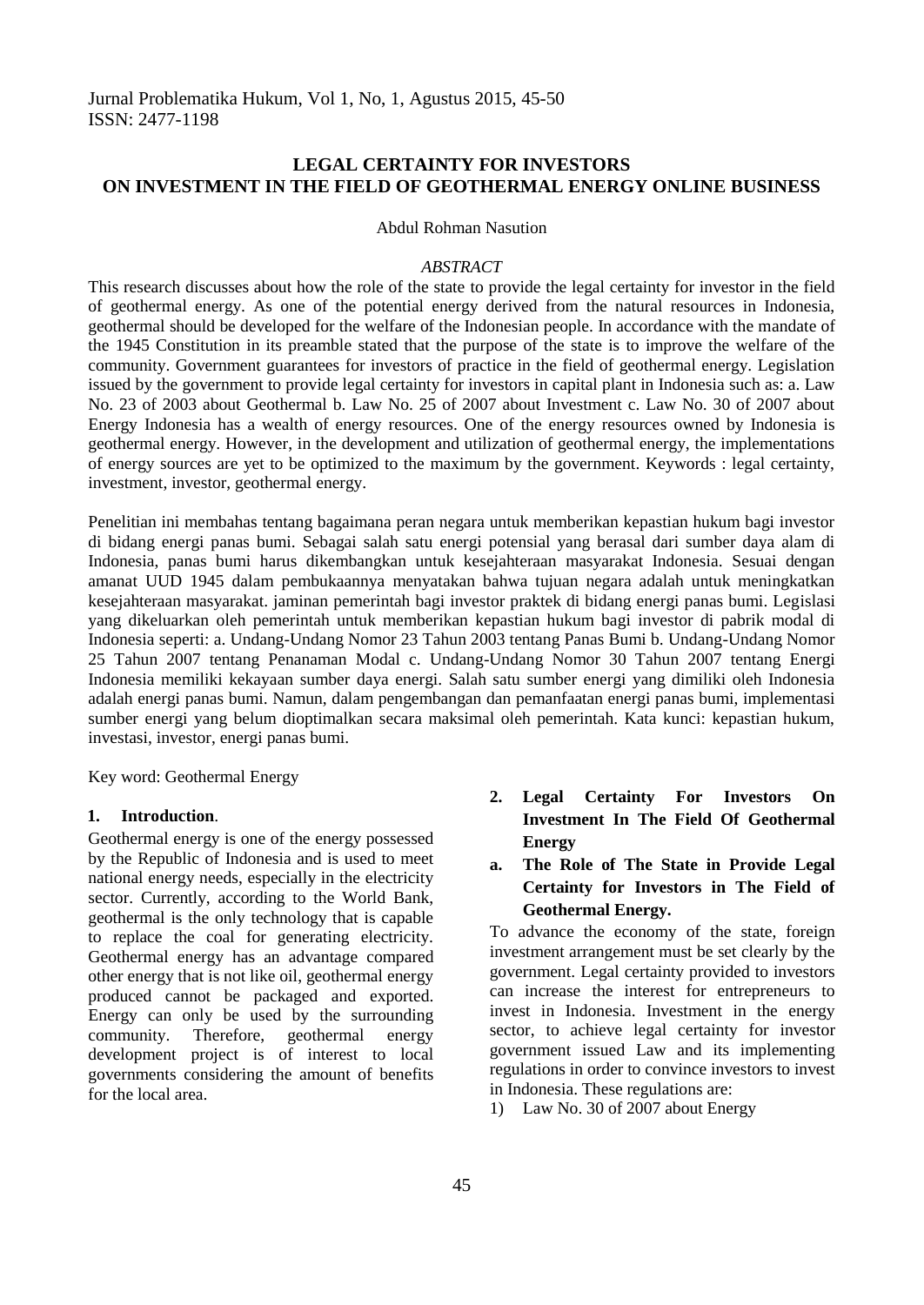Jurnal Problematika Hukum, Vol 1, No, 1, Agustus 2015, 45-50 ISSN: 2477-1198

Article 20 paragraph 1 letter d declare that the supply and use of energy is done by means of diversification, conservation and intensification of energy sources and the energy.

Preparation of energy from new and renewable sources of energy is done by a regular order of business entities and individuals by the government or provided with appropriate incentives to its authority for a period of time to achieve its economic value.

2) Government Regulation No. 45 Year 2008 on Guidelines for Granting Incentives and Investment in Regional Ease

Article 3, paragraph 1 of Government Regulation No. 45 Year 2008 states that incentives can take the form:

- a. Reduction, relief or tax exemption area;
- b. Reduction, relief or release retributions;
- c. Stimulant funding and / or
- d. Capital assistance.

Article 3, paragraph 1 of Government Regulation No. 45 Year 2008 states that the provision of the facilities can take the form:

- 1) Provision of data and information investment opportunities;
- 2) Provision of facilities and infrastructure;
- 3) The provision of land or location;
- 4) Provision of technical assistance and / or
- 5) The acceleration grant of permissions.

Article 5 of Government Regulation no. 45 Year 2008 states that the grant of incentives and facilities provided to the investors that at least meet one of the following criteria:

- 1) Contribute to the increase in people's income;
- 2) Absorb a lot. local workforce;
- 3) Using mostly local resources;
- 4) Contribute to the improvement of public services;
- 5) Contribute to the increase in Gross Regional Domestic Product;
- 6) Visionary and sustainable environment;
- 7) Including high priority scale;
- 8) Including infrastructure development;
- 9) Perform technology transfer;
- 10) Do industry pioneer;
- 11) Located in a remote, underdeveloped regions, or border areas;
- 12) Carrying out a research, development and innovation;
- 13) Partnered with micro, small, medium, or cooperative; or
- 14) Industry uses of capital goods, machinery, or equipment produced in the country
- **b. Government Regulation no. 70 Year 2009 about Energy Conservation.**

Article 17 of Government Regulation No. 70 of 2009 states that the government and / or local governments provide convenience to the users of energy and manufacturers of energysaving equipment in the country to implement energy conservation to obtain:

- 1) Access to information about energy-saving technologies and specifications, and how to / step energy saving, and
- 2) Consultancy services on energy saving measures.

Article 18 of Government Regulation No. 70 of 2009 states that the government and / or local governments give incentives to:

- 1) Energy users are using more energy than or equal to 6,000 tons of oil equivalent per year as referred to in Article 12 paragraph (2), and
- 2) Manufacturers of energy-saving equipment in the country, which successfully implement energy conservation in a particulars period.

Article 20 paragraph 1 of Government Regulation No. 70 of 2009 states that the incentive for energy users as referred to in Article 18 letter a can be:

1) Tax facilities for energy-efficient appliances;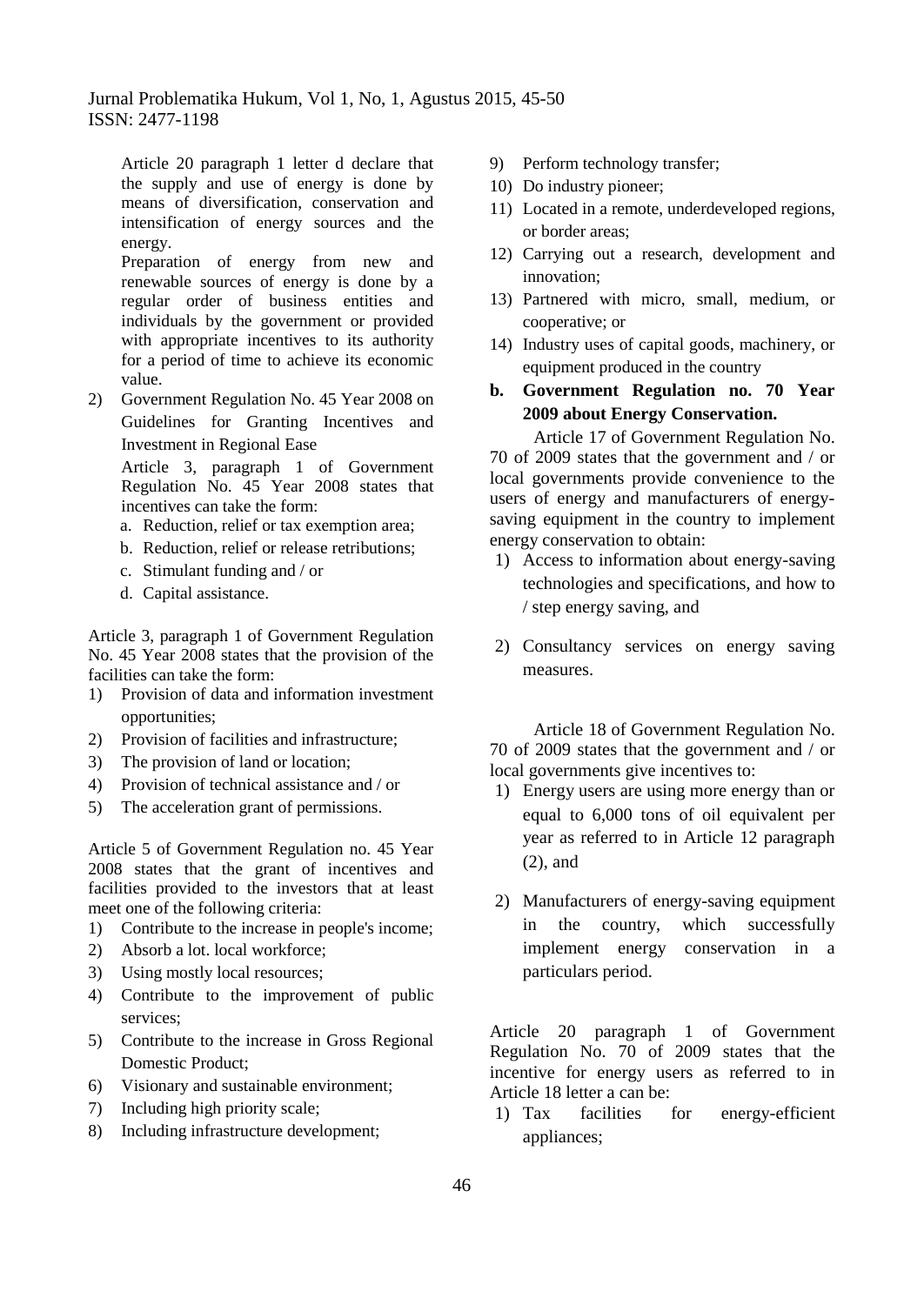Jurnal Problematika Hukum, Vol 1, No, 1, Agustus 2015, 45-50 ISSN: 2477-1198

- 2) Giving reduction, relief, and local tax exemptions for energy-efficient appliances;
- 3) Import duty facility for energy-efficient appliances;
- 4) Low interest rates to fund energy conservation investments in accordance with the provisions of laws and regulations; and / or
- 5) Energy audits in partnership funded by the Government.

While Article 20 paragraph 2 explains that the incentive for manufacturers of energy-saving equipment as referred to in Article 18 letter b can be:

- 1) Tax facilities for components / parts and raw materials used to produce energyefficient appliances;
- 2) Granting reductions, waivers, and local tax exemptions for components / parts and raw materials used to produce energy-efficient appliances;
- 3) Import duty facility for components / parts and raw materials that would be used to produce energy-saving equipment, and / or
- 4) Low interest rates to fund investments in order to produce energy-saving appliances in accordance with the provisions of the legislation.
- **c. Government Regulation No. 69 Year 2010 on Procedures for Granting and Utilization of Incentives Regional Tax Collection and Levies.**

Based on Government Regulation No. 69 Year 2010, in accordance with Article 2 explains that the provision and utilization of the tax incentives and levies implemented based on merit, fairness, and rationality adjusted to the

responsibilities, needs, and characteristics and the objective conditions of the area.

Based on Government Regulation No. 69 Year 2010, the incentives given to the Implementing Agencies Withholding Tax and levies proportionately paid to:

- a. Officials and employees of the Implementing Agencies and Levies Withholding Tax in accordance with their respective responsibilities;
- b. The regional head and deputy head in charge of the financial management area;
- c. Secretary regional coordinator of the local financial management;
- d. Land and building tax collector at the village / sub-district and district, village chief / headman or other designation and district heads, and other personnel assigned by the Implementing Agency Tax Withholding,
- e. Other parties who assist Implementing Agency Tax collectors and Retribution.

Article 6 of Government Regulation Incentive amount is set at 3% to 5% for the provincial and district / city, of plan receipts taxes and levies in respect of the financial year for each kind of taxes and levies.

## **d. Factors Hindering for Investors in the Field of Geothermal Energy**

Indonesia facing with the fact that the dependence on fossil fuels as a primary energy source will be unsustainable in the long term for the provision of national energy needs. With today's production rate and assumed there was no discovery of new oil fields, the oil reserves will be depleted within the next  $12 \text{ years.}^1$ 

<u>.</u>

<sup>1</sup> http://www.fkdpm.org/publikasi/kata-mereka/248-penataanenergi-migas-sekarang-atau-tidak-sama-sekali.html accessed on February 2014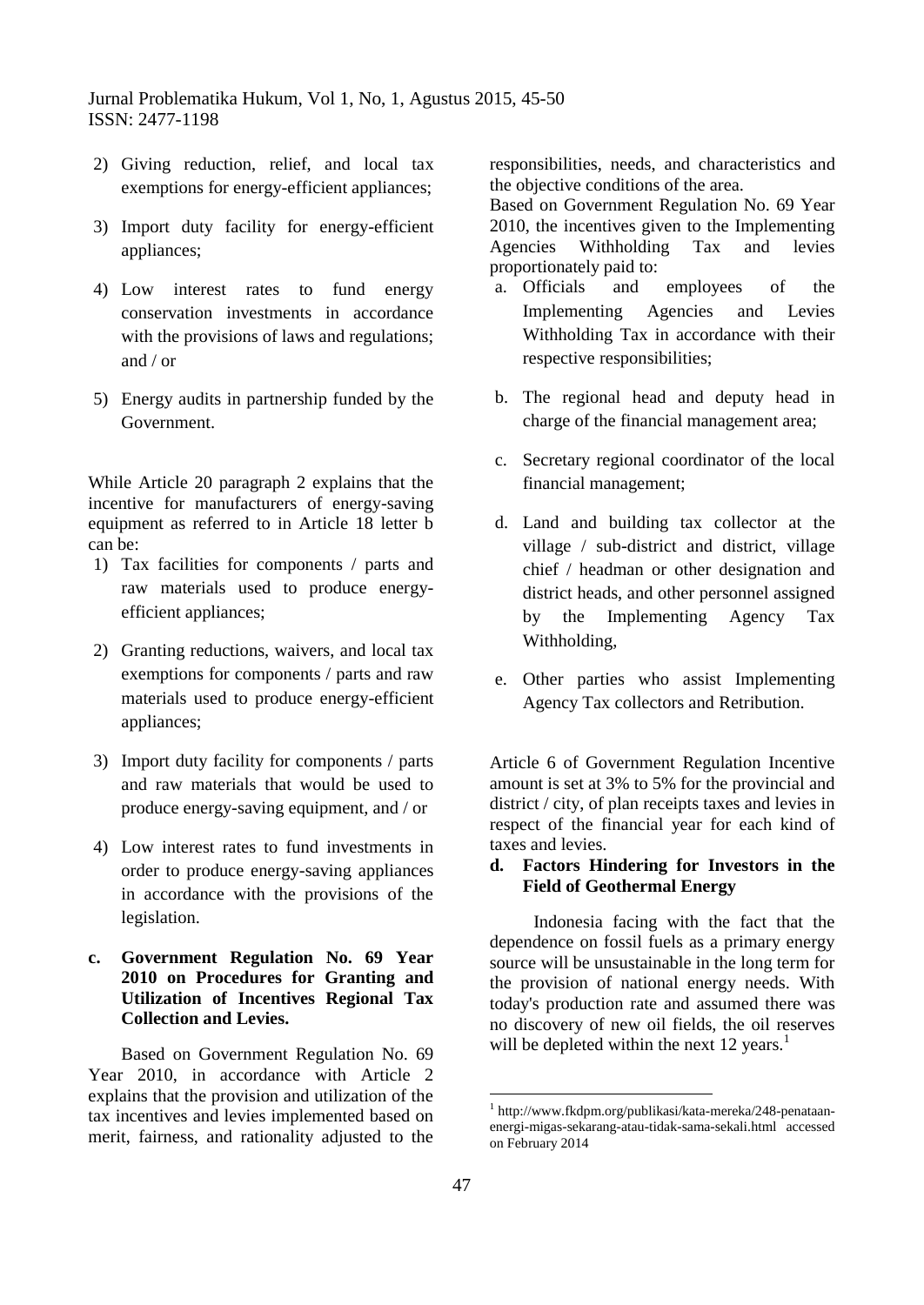Alternative energy save the greatest potential for the survival of the national energy is geothermal energy. The potential of geothermal energy overall Indonesia was 29.038 MW which is 40% of the world's geothermal energy potential of making Indonesia as the country with the largest geothermal energy potential of the world. $<sup>2</sup>$ </sup>

There are at least seven advantage that if geothermal energy is an option chosen to be developed to meet the needs of the national electrical energy forward.<sup>3</sup>

First, geothermal energy is a renewable energy contained in the Earth Indonesia itself, so it does not need to be purchased and not have to worry about the exhaustion of energy reserves. Second, the impact of carbon emissions on the environment caused minimal given the level of carbon emission is very low. Third, PLTP does not require fossil fuels to generate electricity, so no need to buy the fluctuating price of fossil energy. Fourth, the utilization of geothermal energy can take place on an ongoing basis and in a very long period of hundreds of years.

Fifth, the scale geothermal power plants are very flexible, ranging from small scale to large scale until the village consisting of 15 plants in the region that can supply up to 725 MW of electrical energy. Sixth, PLTP requires initial capital and land are smaller than wind power and solar, although greater than fossil fuel power plants and hydro power. Seventh, compared to nuclear power plants, the risk is low because of the geothermal power plants do not cause harmful effects in case of radiation leak.

When viewed from the total potential is there, the utilization of geothermal energy in Indonesia is still low at around 3%. Utilization is also still limited to Geothermal Power Plant (PLTP) to generate 807 MWe of electrical

 $\overline{a}$ 

energy which is still largely concentrated in Java 97%.<sup>4</sup>

The factors hindering geothermal investments in Indonesia so far as follows

# **1) Overlapping Invitation**

Some types of regulations on geothermal investments in Indonesia tend to intersect between one and the other. Regulations on investment set by the Law No.25 of 2007 on Investment, but in practice the law only regulates in general and Business Sectors to invest in particular, the Government issued a regulation in accordance with the business areas and there are also regulations issued contrary to other business sectors.

Geothermal Investment in Indonesia is constrained by Act No. 41 of 1999 on forestry, in Article 38 in the Law states that mining business should not be done in the area of Forest Preserve. Here there is a difference of perception in the sense of "mining". In Law No. 27 of 2003 on Geothermal, Renewable energy development include into the category of mining activities.

## **2) Lack of Incentives for Investment in Investor In Geothermal Field**

Investing is one way to lift the country's economy due to the influx of foreign capital, the domestic capital can be used for other public purposes. Therefore, the government should be serious in promoting the economic potential that Indonesia so as to attract investors to invest in Indonesia. One of Indonesia's economic potential is energy resources including geothermal.

As alternative energy, the value of the investment required for the development of geothermal energy is very large. The investment value for the geothermal field up to a trillion dollars for a geothermal power plant projects. In the construction of a geothermal power plant, investors not only spend capital for exploration, but also construction. In geothermal development, capital is the most important

1

<sup>&</sup>lt;sup>2</sup>http://www.thejakartapost.com/news/2011/01/26/geothermal -a-green-solution.html accessed on February 2014

<sup>3</sup> Setiawan, Sigit, "ENERGI PANAS BUMI DALAM KERANGKA MP3EI :Analisis terhadap Prospek, Kendala, dan Dukungan Kebijakan", 2012, page. 10

<sup>4</sup> Wahyuningsih, Rina, *"Potensi dan Wilayah Kerja Pertambangan Panas Bumi di Indonesia",* 2005, page. 3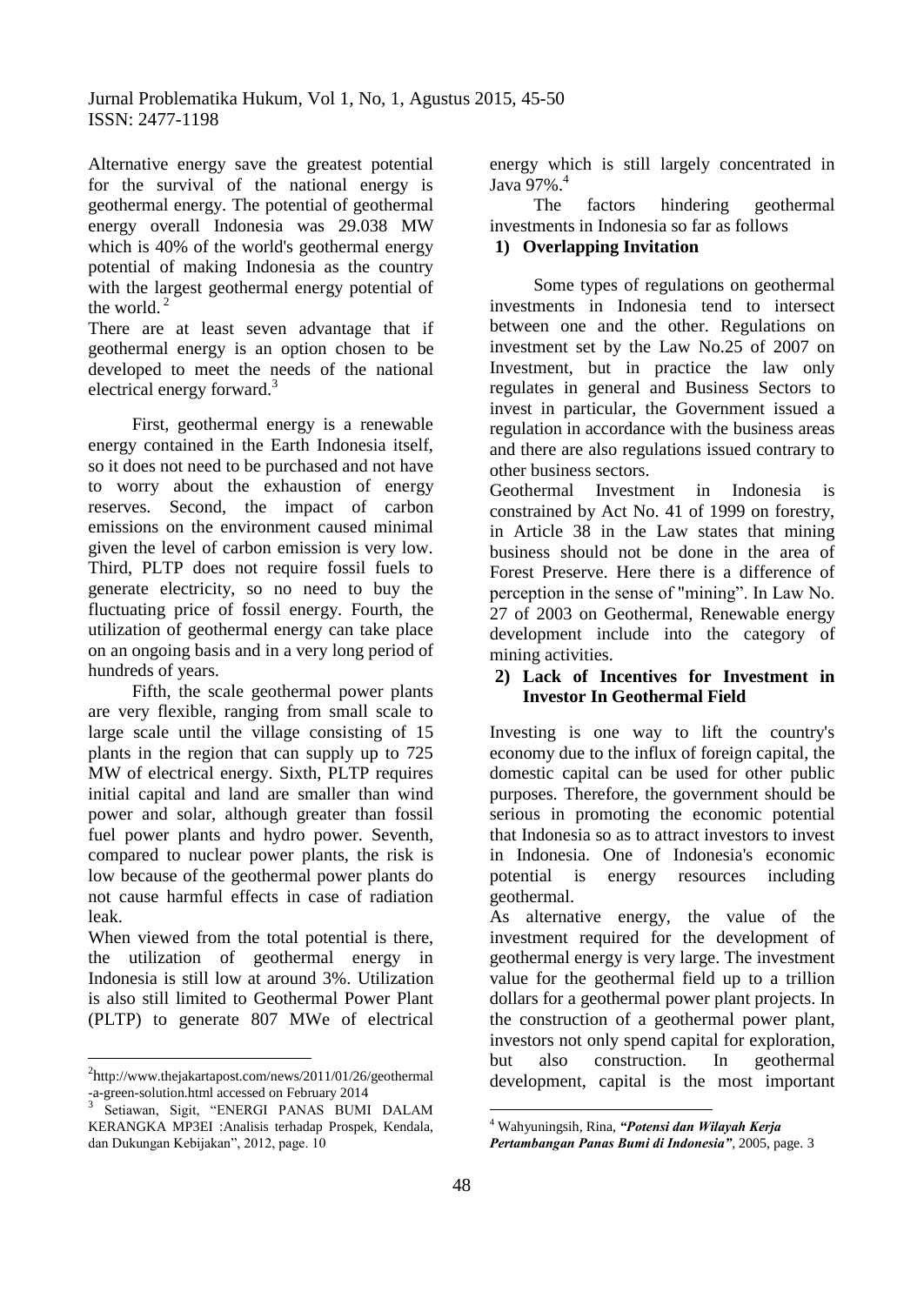aspect. These costs are allocated in the process of surveying the exploration, drilling wells, land acquisition, production to maintenance facilities.

To that end, the government should provide incentives to investors so that the geothermal financial burden borne becomes lighter. One of the things that become obstacles for investors in the geothermal field is the Minister of Finance Regulation No. 77/PMK01/2011 the underwriting guidelines for the implementation feasibility Electricity Company. In this rule guarantees that the investment by the government in effect since resistant construction, whereas the investor wants guarantee is valid from the exploration phase.

### **e. The Lack of Certainty about Internal Rate of Return / IRR.**

Current conditions are PT. State Electricity Company is the sole purchaser of geothermal power, and this is because the government has not determined the Internal Rate of Return on which the market price of geothermal power.

By the determines of IRR, the investors will be more confident to invest in geothermal field due to the presence of IRR, geothermal power will be able to compete with electricity from other energy sources such as coal.

## **f. Geothermal Energy Resources in Region of Conservation Forests**

Most of the geothermal area is in protected forests and conservation areas that are under the authority of the Ministry of Forestry, not under the Ministry of Energy and Mineral Resources, causing dualism licensing. The condition licensing procedures overlaps between the two ministries is to make developers are faced with the uncertainty of.

## **3. CONCLUSION**

Government guarantees for investors of practice in the field of geothermal energy. Legislation issued by the government to provide legal certainty for investors in capital plant in Indonesia such as: a. Law No. 23 of 2003 about Geothermal; b. Law No. 30 of 2007 about Energy; c. Law No. 25 of 2007 about Investment; d. Law No. 41 about 1999 about Forestry; e. Government

Regulation No. 45 Year 2008 on Guidelines for Granting Incentives and Investment in Regional Ease; f. Government Regulation no. 70 Year 2009 about Energy Conservation; g. Government Regulation No. 69 Year 2010 on Procedures for Granting and Utilization of Incentives Regional Tax Collection and Levies. Indonesia has a wealth of energy resources. One of the energy resources owned by Indonesia is geothermal energy. However, in the development and utilization of geothermal energy, the implementations of energy sources are yet to be optimized to the maximum by the government. Factors that inhibit the development of geothermal energy are:

- 1. Laws Overlapping Invitation
- 2. Lack of Incentives for Investment in Investor In Geothermal Field
- 3. The Lack of Certainty about Internal Rate of Return / IRR
- 4. Geothermal Energy Resources in Region of Conservation Forests

#### **4. REFERENCE**

- Zainuddin, Ali, Metode Penelitian Hukum, Sinar Grafika, Jakarta, 2009.
- Chandrawulan, An An, Hukum Perusahaan Multinasional, Liberalisasi Hukum Perdagangan Internasional dan Hukum Penanaman Modal, Alumni, Bandung, 2011.
- Kairupan, David, Aspek Hukum Penanaman Modal Asing di Indonesia, Kencana Prenada Media Group, Jakarta, 2013.
- Budi Untung, Hendrik, Hukum Investasi, Cet. II, Sinar Grafika, Jakarta, 2013.
- Ibrahim, Jhonny, Teori dan Metodologi Penelitian Hukum Normatif, Cet. II, Bayumedia, Malang, 2006.
- Kusnowibowo, Hukum Investasi Internasional, Pustaka Reka Cipta, Jakarta, 2013.
- Salim HS dan Budi Sutrisno, Hukum Investais di Indonesia, Cet. III, Raja Grafindo Persada, Jakarta, 2012.
- Salim HS, Dasar Dasar Hukum Kehutanan, Cet. IV, Sinar Grafika, Jakarta, 2008. Sembiring, Sentosa, Hukum Investasi, Nuansa Aulia, Bandung, 2007.